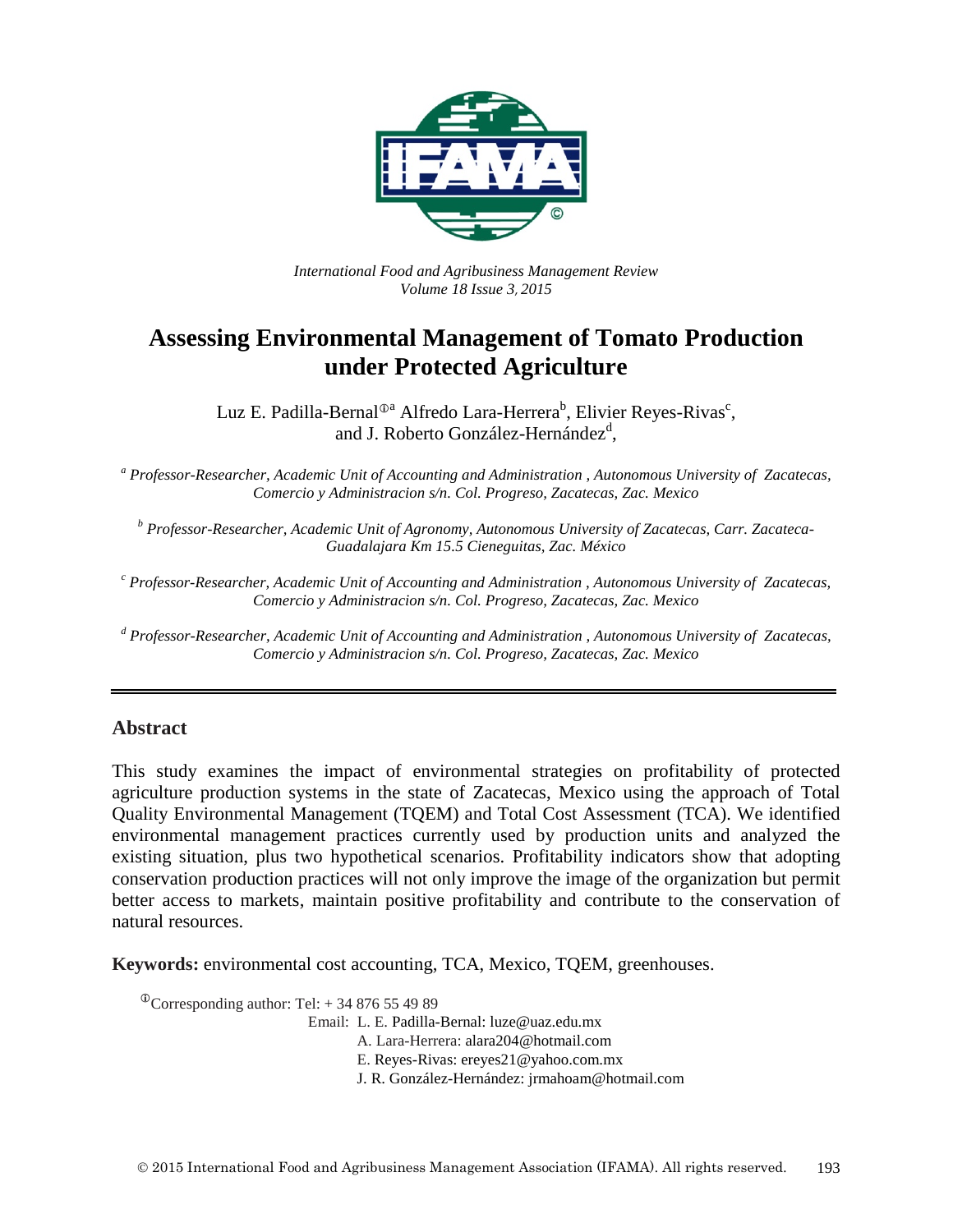### **Introduction**

Zacatecas, is a semi-arid state located in the north-central region of Mexico. The main source of water is 34 aquifers—44 % of which are over exploited (CNA 2011). Agriculture is the primary user of water in the region; 11.8 % of the arable land is irrigated. However, over-irrigation and obsolete irrigation systems (CNA 2007, Mojarro et al. 2010), contribute to water use that is unsustainably high.

Within the agricultural sector, protected agriculture has grown rapidly in recent years, with a mean annual growth rate of 25 % from the year 2000 to 2010 (Padilla-Bernal et al. 2010). The concept of protected agriculture refers to production under cover to protect the crop from adverse climate (García et al. 2011). The rapid growth of these systems is attributed, on the one hand, to technical production factors (higher yields, better quality produce, greater control in the use of inputs, better pest and disease control, and the possibility of cultivating more than one crop per year, or producing during the entire year). On the other are social factors; these systems generate more employment per hectare than conventional agriculture, contributing to regional development and the possibility of increasing social well-being (Padilla-Bernal et al. 2007, García et al. 2011).

Nevertheless, protected agriculture greatly affects the environment. In 2010, the Secretariat of Agricultural Development estimated that, of the 277 hectares under protected agriculture, 90 % is used to cultivate tomatoes (SEDAGRO 2010). Moreover, 70 % has been used for monocropping tomatoes in soil for 8 to 10 consecutive years, leading to progressive reduction of organic matter and loss of productivity. This, in turn, has caused excessive use of chemicals (herbicides, pesticides, fertilizers), and occasionally, the change from soil to inert substrates (Sánchez-del Castillo et al. 2014). In addition, protected agriculture produces large amounts of solid residues: plastics from renovating the structure covering, irrigation tubes and containers, among others, plant residues from the unused part of the crop, and substrates. Added to this, all protected agriculture systems use large quantities of groundwater.

Protected agriculture requires higher investment and production costs than field production. These costs vary in function of the level of technology. The variables structure type (macrotunnel, shade house, Almería-type greenhouse and multi-tunnel greenhouse, among others), climate control (active or passive), cultivation technique (soil or hydroponics) and size are determining. For the investment to be attractive, higher prices are needed. Furthermore, consumers increasingly demand environment-friendly products (Williams 2009). Thus, consistent quality and sustainable production practices must be permanent attributes of the produce.

Under these conditions, gaining a position in the market requires that production units attain sustainable competitive advantages while considering economic, social and environmental aspects. This will require changes in terms of technology, production and organization to achieve sustainable competitiveness, such as the adoption of production practices oriented toward protection of natural resources and public health. These changes involve investment to reduce soil degradation, air pollution and residues and to improve water quality and availability. It is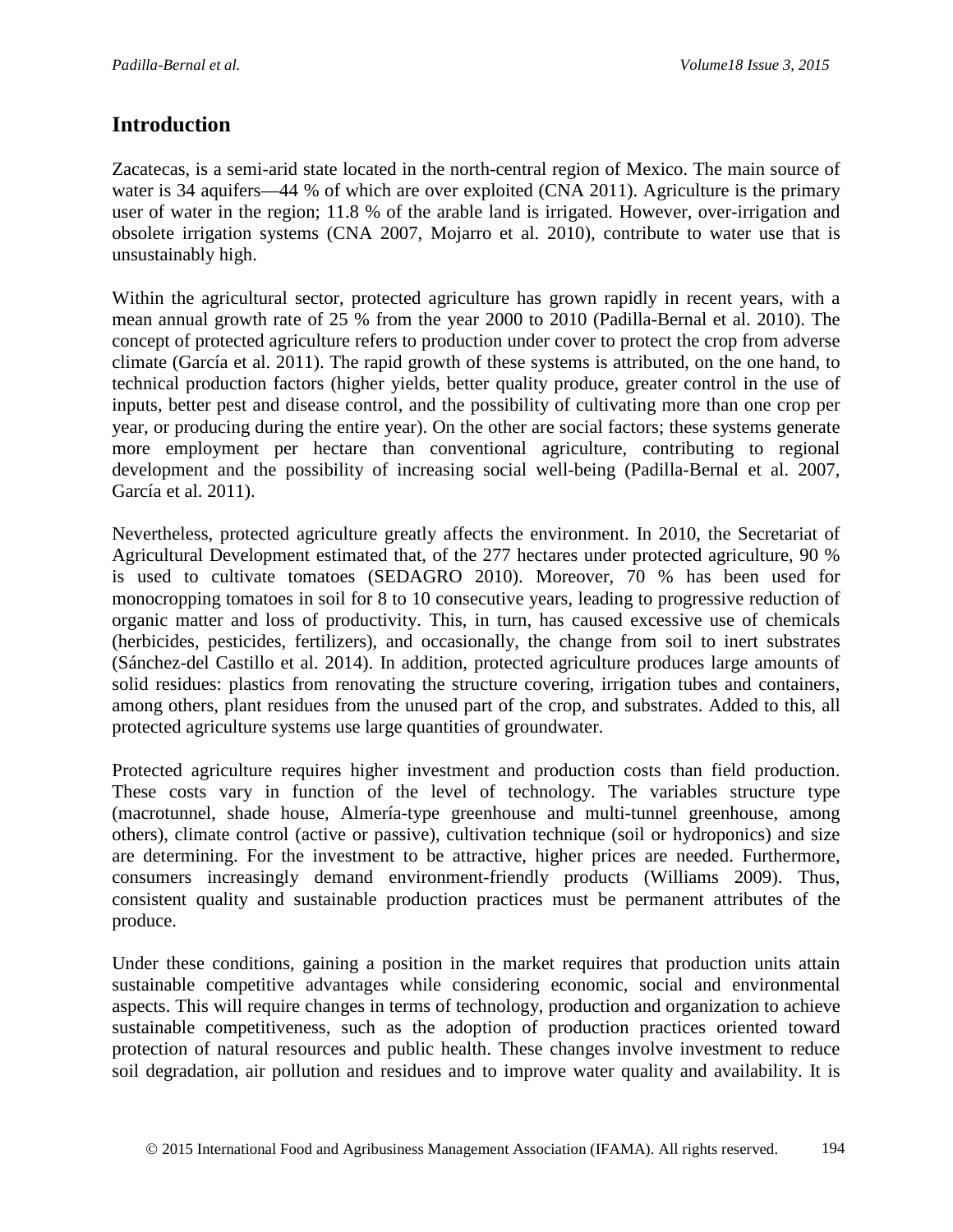necessary, however, to determine its cost-effectiveness, while considering environmental costs, to support decision-making.

Total Quality Environmental Management (TQEM) and Total Cost Assessment (TCA) are administrative approaches that incorporate aspects of quality into environmental management. While environmental aspects in quality have been discussed by several authors since the early 1990s (Sarkis and Rasheed 1995; Chidiak and Murmis 2003), the agricultural sector has been slow in formally adopting programs and strategies relative to environmental protection. Programs such as environmental management systems (EMS) have been primarily adopted by large agribusinesses (Williams 2009: 59). Environmental management strategies are an essential factor in the competitiveness of the organizations, although introducing them will generate shortand medium-term costs (Puig and Freire 2007). Williams (2009) reported that, in the end, integrating the environmental aspect in total quality management will increase competitiveness.

One of the fundamental objectives of TQEM is that organizations recognize environmental costs and incorporate them into the capital budgeting process to improve decision-making. Curkovic and Sroufe (2007) suggest that by incorporating Total Cost Assessment (TCA) in each project, environmental proposals will compete successfully with non-environmental alternatives for capital resources in an organization. Since there is little information on the application of TCA in agriculture, a proposal for its use may serve as a useful tool in decision-making.

The objective of this study is to examine the impact of environmental strategies on profitability of protected agriculture production systems in the state of Zacatecas, Mexico using the structure of Total Cost Assessment (TCA). Existing environmental management practices of the production units are also identified, and given the importance of water for agriculture in the state of Zacatecas, emphasis is placed on investment and adoption of practices that contribute to its conservation. The research questions posed are the following. Can protected agriculture production systems maintain profitability with investment in and adoption of sustainable production practices? Are tomato growers aware of the environmental costs generated by their protected agriculture production process?

The results of the study will contribute to closing the information gap in terms of how environmental strategies impact Mexican agriculture. According to SEMARNAT (2006:255), most of the agricultural production units report a huge deficit of information on the topic. The results will be of use to administrators, owners of protected agriculture production units and researchers, as well as to agricultural policy designers.

This study comprises several sections. First, a brief review of literature on TQEM and TCA is presented. The following section describes the methodology of the study, which is a case study of four production units selected through the cluster technique and analysis of data provided by informants. Finally, the results are reported and suggestions are made in terms of environmental and quality management for both government authorities and growers.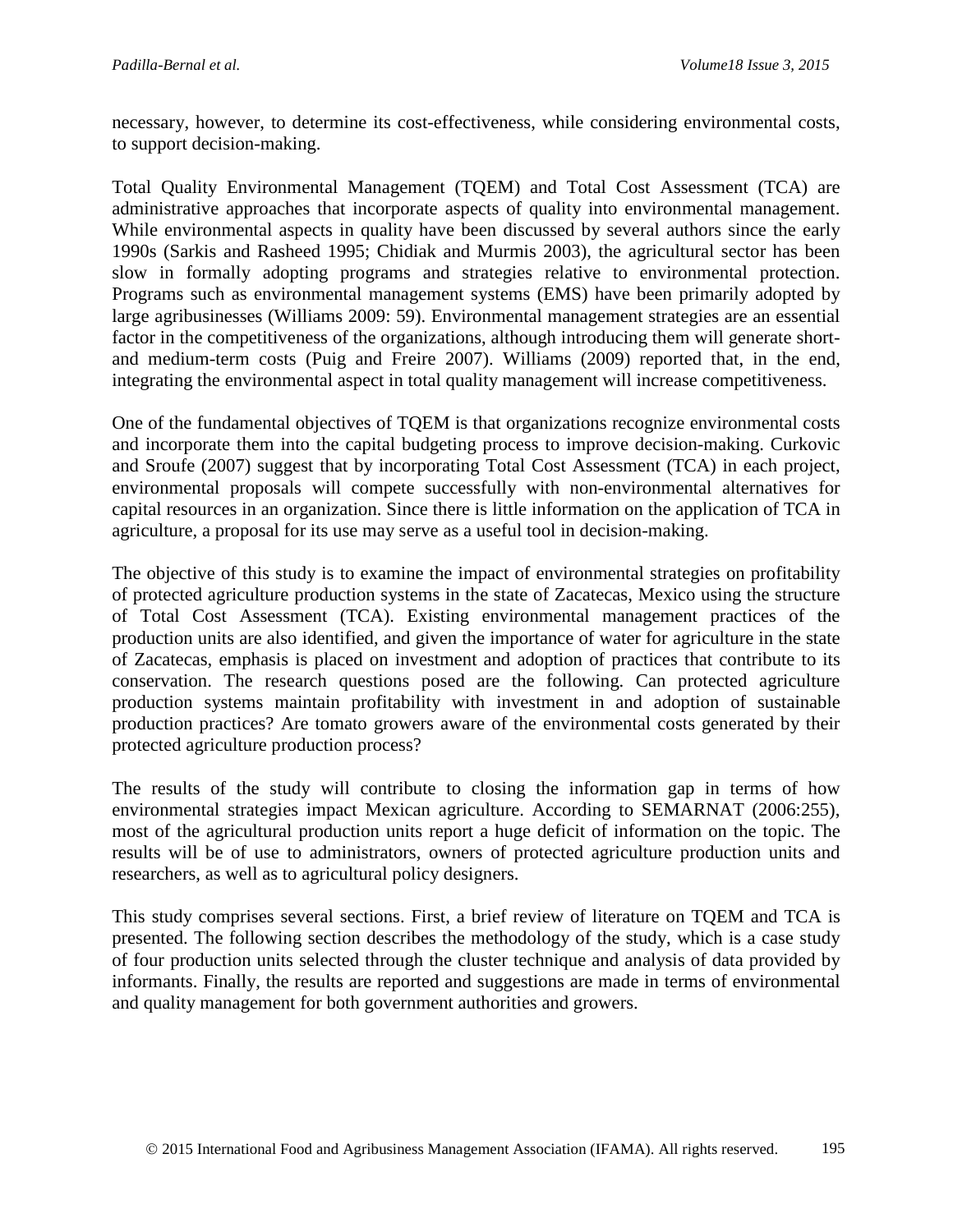## **Total Quality Environmental Management and Total Cost Assessment**

Total Cost Assesment (TCA) was proposed by Curkovic and Sroufe (2007) to assess investment in Total Quality Environmental Management (TQEM) programs. TQEM includes concepts that are partial or totally omitted in a traditional analysis, such as water savings, associated water extraction and treatment costs, and energy savings, among others. TCA is an integral process aimed to identify, compile and analyze incurred, avoided and saved environmental and health costs, as well as to mitigate future risks and contingent costs of productive processes, products or places (Norris 2000).

The proponents of TCA classify environmental costs into four categories: direct costs, hidden costs, contingent liability costs and less tangible costs (Table 1). Direct costs are easily identified and quantified and can include recurrent and non-recurrent costs (Constable 1999, Laurin et al. 2013). These are found in the data sources used traditionally by most organizations and include concepts such as equipment installation, raw material, labor and residue handling (Table 1).

| Category                          | <b>Description</b>                                 | <b>Cost Type</b>                                                                          |
|-----------------------------------|----------------------------------------------------|-------------------------------------------------------------------------------------------|
| <b>Direct Costs</b>               | Direct costs are directly linked with              | <b>Capital Expenditures/Depreciation</b>                                                  |
|                                   | a project, product, or process.                    | -Buildings                                                                                |
|                                   |                                                    | -Equipment                                                                                |
|                                   |                                                    | -Utility connections                                                                      |
|                                   |                                                    | -Equipment installation                                                                   |
|                                   |                                                    | -Project engineering                                                                      |
|                                   |                                                    | <b>Operating and Maintenance Expenses</b>                                                 |
|                                   |                                                    | -Materials                                                                                |
|                                   |                                                    | -Labor                                                                                    |
|                                   |                                                    | -Waste management                                                                         |
| <b>Hidden Costs</b>               | Regulatory compliance or other                     | -Compliance reporting                                                                     |
|                                   | costs that are "hidden" or lumped                  | -Monitoring                                                                               |
|                                   | into a general account.                            | -Legal support                                                                            |
|                                   |                                                    | -Sampling and testing                                                                     |
|                                   |                                                    | -Education and training                                                                   |
|                                   |                                                    | -Notification                                                                             |
|                                   |                                                    | -Utilities                                                                                |
| <b>Contingent Liability Costs</b> | Costs associated with liabilities that             | -Costs associated with accidental releases                                                |
|                                   | may result from waste and<br>materials management. | -Lawsuits and settlements for remedial<br>action, personal injury, or property<br>damage. |
| Less Tangible Costs               | Benefits that derive from improved                 | -Organization and product image                                                           |
|                                   | corporate image, customer                          | -Community goodwill                                                                       |
|                                   | acceptance, and community<br>goodwill.             | -Customer acceptance                                                                      |

**Table 1.** Environmental Cost Categories Applied in Total Cost Assessment.

**Source.** GEMI 1994. Curkovic and Sroufe 2007.

Hidden costs are regularly found recorded in general overhead, the reason they are difficult to identify and quantify as environmental costs. Under this heading are recorded costs of complying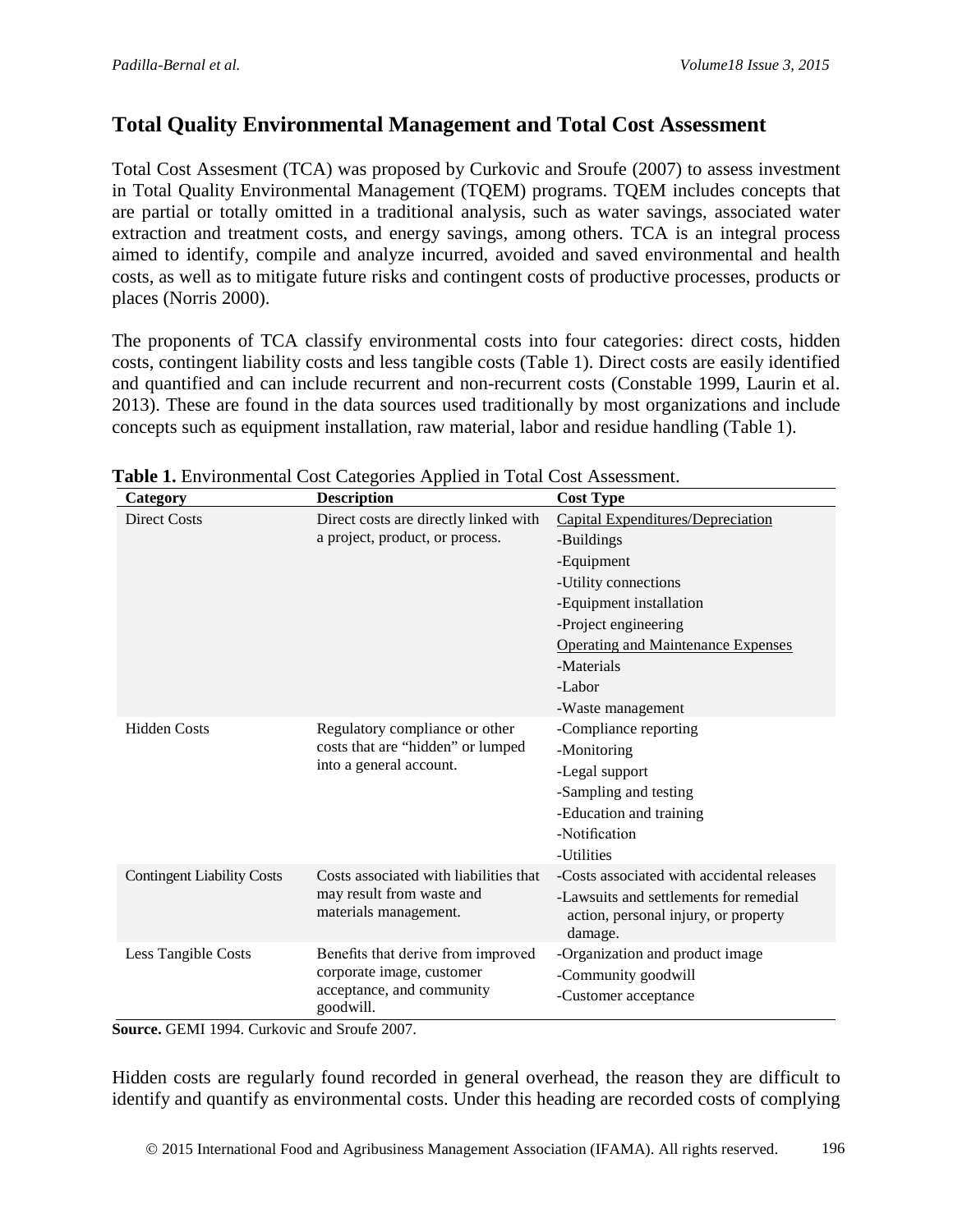with environmental norms and regulations, such as monitoring, training, legal support, sampling and testing, among others (Constable 1999, Shapiro 2001). Contingent liability costs are those usually associated with liabilities that result from handling residues and materials, for example, costs associated with accidents or those resulting from personal injury or lawsuits (Constable 1999). Unlike other cost categories, contingent liability costs are not easily calculated and so are generally estimated. Many organizations base their estimates on past experience, while others rely on studies of similar production units of the same sector or industry (Curkovic and Sroufe 2007).

Of the cost categories, less tangible costs are the most subjective and controversial. Like contingent liability costs, less tangible costs are difficult to determine. To estimate these costs, some organizations consider the increase in incomes or decrease in expenditures attributed to improved corporate image. These costs can include the level of acceptance of the product on the part of their clients and the community, as well as the positive or negative image of the organization (EPA 1995, Constable 1999).

#### *Research Methodology*

To examine the impact of environmental strategies on profitability of protected agriculture systems and to determine what environmental management practices are being used by the production units, we used the method Total Cost Assessment (TCA) proposed by Curkovic and Sroufe (2007). Because of the type of information required and the difficulty in obtaining it through a representative sample of production units, the study developed as a case study. To obtain the information, following Eisenhardt (1989) for case studies, field data collection methods were used: questionnaires and interviews with owners or technicians of the production units. Information was also obtained from secondary sources.

The disadvantage of the case study research approach is that it is not easy to make inferences and external validity of the study is limited. However, because of the scarce theoretical construction of TQEM and TCA applied to agriculture (Williams 2009), it is important to use the case study approach to describe what is occurring in the area of environmental management in actual production units.

#### *Selection of Production Systems*

Selection of the production systems included in the study was based on a cluster analysis of 55 units that produced tomatoes. The clusters were determined using a procedure of hierarchical analysis with the group linking method. The database was constructed in 2010 with data collected through a survey of protected agriculture production units that were larger than or equal to 2,500  $m<sup>2</sup>$  in area. The variables used in the cluster analysis were structure type, cultivation technique, climate control and size. Four groups were obtained (Table 2) and one representative system was selected from each group. The criteria for selecting the production units for the study were a) that they belonged to one of the four groups obtained, b) that they had grown tomatoes in the 2013 growing cycle, c) the market destination of their produce, and d) availability of technicians in the production unit to provide information. The main characteristics of the production systems analyzed are presented in Table 3.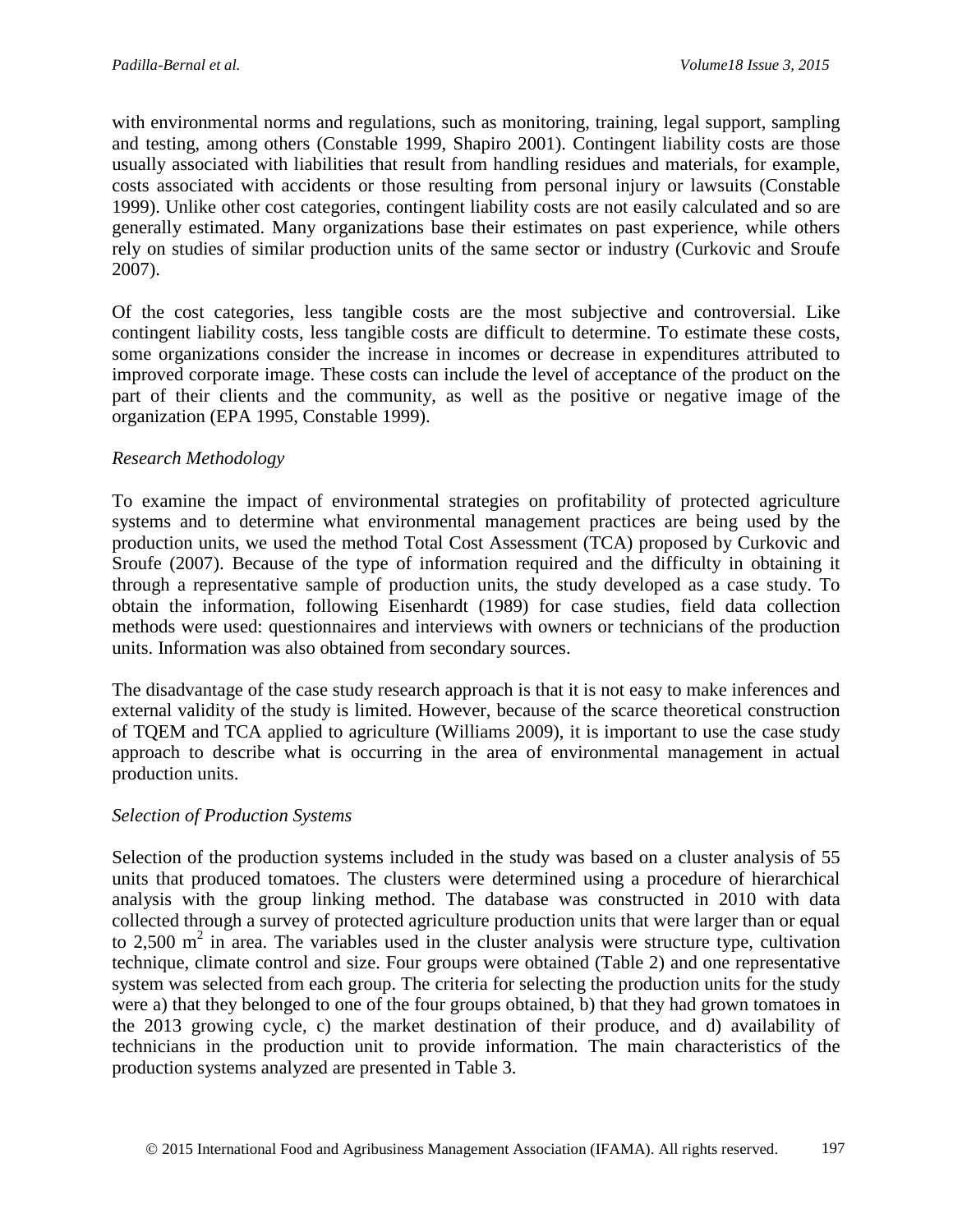| <b>Variable</b>     | <b>Type</b>             | Group 1                 | Group 2   | Group 3 | Group 4 | <b>Total</b> |
|---------------------|-------------------------|-------------------------|-----------|---------|---------|--------------|
| Structure type      | Almería type greenhouse |                         | 15        | 15      | 2       | 32           |
|                     | Multi-tunnel            |                         | 10        | 3       | 5       | 18           |
|                     | Shade house             | 2                       |           |         |         | 3            |
|                     | Macro-tunnel            | 2                       |           |         |         | 2            |
|                     | <b>Total</b>            | $\overline{\mathbf{4}}$ | 26        | 18      | 7       | 55           |
| Climate control     | Active                  |                         | 7         |         | 7       | 14           |
|                     | Passive                 | $\overline{4}$          | 19        | 18      |         | 41           |
|                     | <b>Total</b>            | $\overline{\mathbf{4}}$ | 26        | 18      | 7       | 55           |
| Type of cultivation | Hydroponics             |                         |           |         | 6       | 6            |
|                     | Soil                    | $\overline{4}$          | 25        | 17      | 1       | 47           |
|                     | Soil and hydroponics    |                         |           |         |         | 2            |
|                     | <b>Total</b>            | $\overline{\mathbf{4}}$ | <b>26</b> | 18      | 7       | 55           |
| Size <sup>1</sup>   | Small                   |                         | 6         |         |         | 6            |
|                     | Medium                  |                         | 19        |         | 1       | 20           |
|                     | Large                   | 4                       |           | 18      | 6       | 29           |
|                     | <b>Total</b>            | 4                       | 26        | 18      | 7       | 55           |

**Table 2.** Protected agriculture production units in Zacatecas, Mexico, classified by variables and groups obtained with a cluster analysis.

Note. <sup>1</sup>Size was determined by area covered by the production modules, applying the criterion of the Technical Commission of the Greenhouse Program SEDAGRO-SAGARPA: a) small, up to 2,500  $m^2$ ; b) medium, 2,500  $m^2$  to 1.5 ha, and c) large, more than 1.5 ha.

| <b>Characteristics</b>       | Group 1          | Group 2          | Group 3             | Group 4                |
|------------------------------|------------------|------------------|---------------------|------------------------|
| Structure type               | Shade house      | Multi-tunnel     | Almeria type        | Multi-tunnel           |
|                              |                  |                  | greenhouse          |                        |
| Tomato variety               | Saladette        | Saladette        | Saladette           | Round tomato           |
| Cultivation technique        | Soil             | Soil             | Soil                | Hydroponics            |
| Climate control              | Passive          | Passive          | Passive             | Active                 |
| Size                         | Large            | Large            | Large               | Large                  |
| Production period            | August-October   | June-November    | May-November        | August-April           |
| Market                       | Domestic         | Domestic         | Domestic            | Domestic/International |
| Domestic market              | Wholesale market | Wholesale market | Wholesale market    | Wholesale market       |
| destination                  | Iztapalapa, D.F. | Iztapalapa, D.F. | Iztapalapa, D.F.    | Aguascalientes         |
| Days of growing cycle        | 155              | 249              | 275                 | 332                    |
| Yield $(t/ha)$               | 130              | 230              | 310                 | 637                    |
| Number of plants (ha)        | 20,250           | 30,000           | 40,500 <sup>1</sup> | 28,644                 |
| Daily liters water per plant | $\overline{c}$   | 2.5              | $\overline{2}$      | 3                      |

| Table 3. Principal Characteristics of the Production Systems. |  |  |  |  |
|---------------------------------------------------------------|--|--|--|--|
|---------------------------------------------------------------|--|--|--|--|

Note. <sup>1</sup>The technique of interplanting is used: 1<sup>st</sup> cycle February-September. 2<sup>nd</sup> cycle June-November.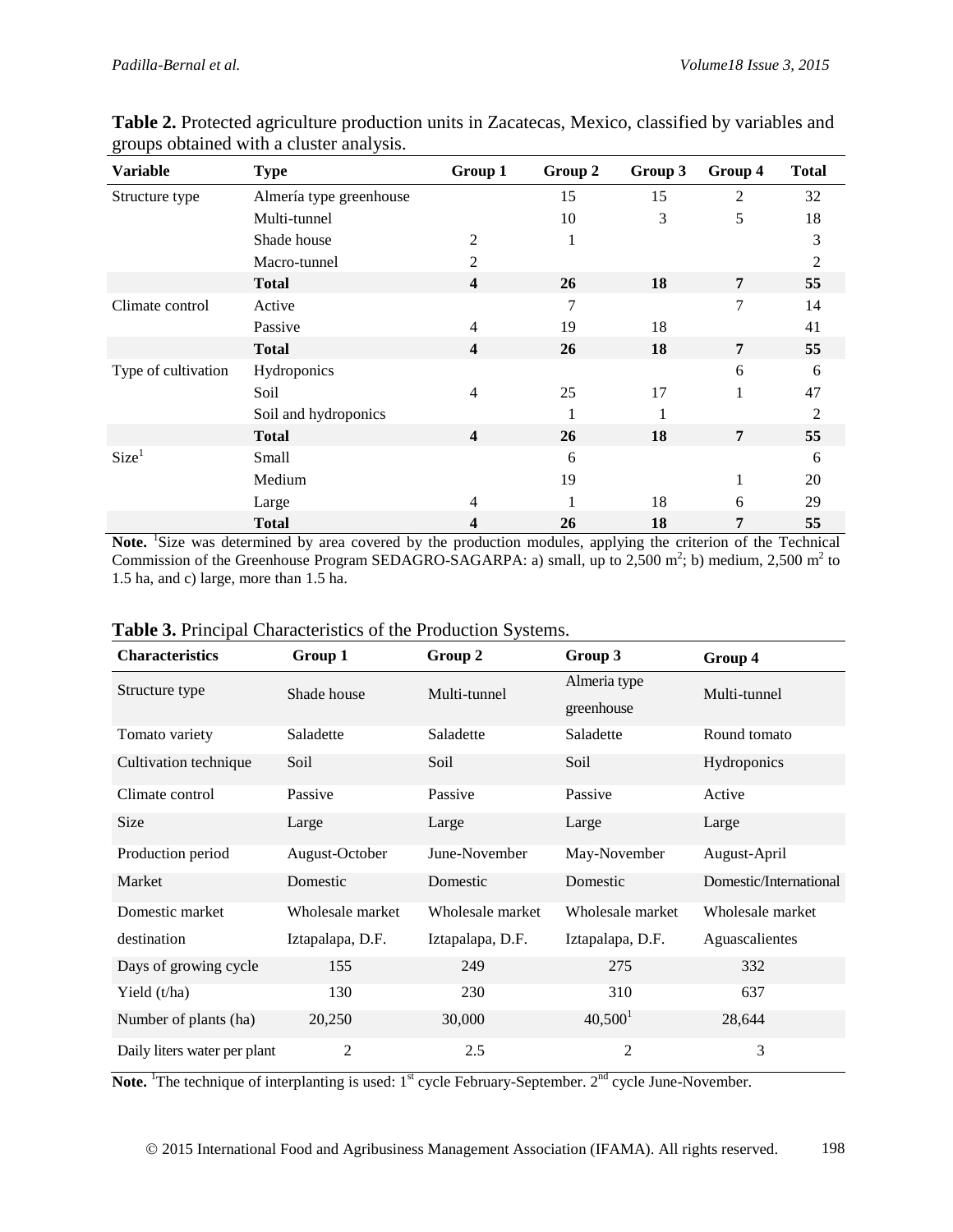#### *Data Collection*

Primary information was obtained with a questionnaire and structured interviews with technicians or owners of the production units selected during the period from February to April of 2014. The questionnaire was divided into two large sections: 1. Data on the production unit (identification of the production unit, structure type, safety practices, crop variety, planting date, harvest date and yield, type of climate control, type of irrigation system, work areas, machinery and auxiliary equipment, services related to development of crop quality, and employed personnel); 2. Data on crop development and commercialization (input technical coefficientsfertilizers and agrochemicals-and labor, irrigation depth, marketing and shipping). The unit of analysis for the second part of the questionnaire was one hectare cultivated in the 2013 agricultural year. Information on production and environmental production practices was collected through structured interviews, comprising the following sections: a) identification of the production unit, b) costing system, c) identification of activities and practices related to the categories considered in Total Cost Assessment (direct costs, hidden costs, contingent liability costs and less tangible costs), and d) open questions about practices aimed toward care and protection of the environment (water conservation, air quality and soil conservation).

Following suggestions by Eisenhardt (1989) for case studies, after the information was processed, it was checked by the surveyed technicians or owners of the production units and validated by specialists in the field, who had not provided information. Prices of inputs were obtained from suppliers. Information on investment in the structure, auxiliary machinery and equipment, heating system and irrigation equipment was determined with price quotes from manufacturers and suppliers. Investment in cisterns for rainwater harvesting was determined following indications of Anaya-Garduño (2010) and Brown et al. (2005), considering the mean rainfall recorded in the period from 2002-2013 in the regions where the production systems studied are located.

Tomato prices were determined at the farm level considering the months in which the produce was marketed during the year 2013 and the market destination: domestic or international. Reference prices for domestic and international markets were obtained from the Sistema Nacional *de Información e Integración de Mercados* **(***SNIIM) and the United States International*  Trade Commission (USITC), respectively. The information was applied in real terms considering a 10-year horizon. The number of years was based on recommendations of the Fideicomisos Instituidos en Relación a la Agricultura (FIRA 2014) for loans for this type of Project. The data considered in the analysis were kept constant during the 10 years, except when a change in the time variable is reported. The real interest rate was obtained in the following manner:

$$
1) \quad r = \left(\frac{1+i}{1+\pi}\right) - 1,
$$

where *i* is the nominal interest rate of 15 %, and  $\pi$  is the annual inflation rate of 3.57 % (INEGI 2014). The nominal interest rate is that applied by Financiera Rural to direct preferential loans in the reference year.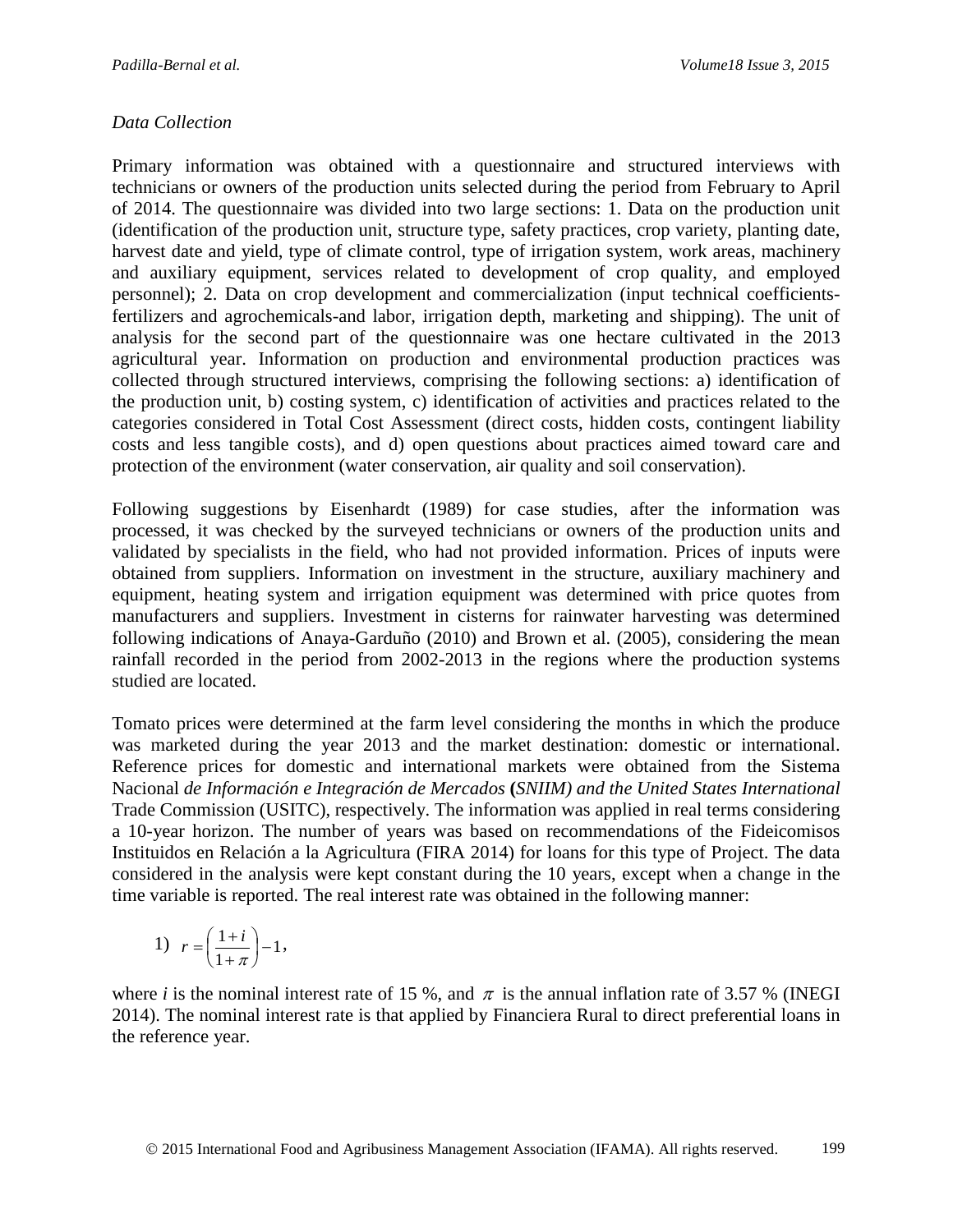#### *Data Analysis*

Because not all of the production units keep a formal systemized costing system, initial work centered on determining actual production, sales and administration costs, identifying and quantifying private and environmental costs under a variable costing system, which included direct inputs, labor and assignment for indirect production costs and administrative expenditures. Assignment for indirect production costs and administrative expenditures helped to determine the cost of production and administration of the product since some costs had been recorded in the general overhead categories. These costs are usually grouped into two categories: indirect production costs, which deal with product costs, and sales and general administrative overhead, which deals with costs of the period. The product costs are those incurred in its production, while the period costs are those that the management considers part of the operation of the agribusiness itself. Both types of costs may include items ranging from equipment to human resources, research and development.

To determine environmental costs, the cost headings used were TCA categories and the costs were expenditures of the production units in their current situation (Table 4). Following Curkovic and Sroufe (2007), once the processes carried out in the production unit were reviewed and the costs classified, processes to be improved were identified and strategies were designed to make the production unit more environment friendly. With this information, two alternative scenarios were constructed: one "unsustainable" and the other "sustainable". In these scenarios, water management was a basic element of analysis, given the critical situation of water for agriculture in the state of Zacatecas.

The scenario denominated "unsustainable" considered environmental degradation caused by over-exploitation of the aquifers, which affects productivity of the production systems. Budgets and multi-annual net cash flows were generated assuming a 2% reduction in yields (Castellanos and Ojodeagua, 2009; Macías-Duarte et al. 2010) due to poor water management. Adjustments for use of day labor in harvesting and packing and, based on information provided by CNA-GODEZAC-UAZ (2008), operation costs for pumping water from a well 14 m deeper were made.

In the "sustainable" scenario (alternative project), sustainable production practices and water use management are adopted. In this scenario, it was assumed that yields would no longer decrease, and therefore, they were maintained constant during the useful life of the Project (10 years). According to Kirda et al. (2004), Macías-Duarte et al. (2010) and Alaoui et al. (2014), efficient irrigation can sustain greenhouse tomato productivity with 2 L/plant/day in hydroponics and 1.5 L/plant/day in soil, and therefore, these amounts were used. In addition, rainwater harvesting and storage in cisterns, use of moisture sensors, and equipment for recycling water, as proposed by Alaoui et al. (2014) and Anaya-Garduño (2010), were part of this sustainable scenario.

To analyze the "unsustainable" and "sustainable" scenarios and consider all environmental costs included in the production and sales processes, as in the current situation, indirect costs were assigned so that some environmental costs would not be included in general overhead categories. According to Curkovic and Sroufe (2007), identification of all savings and costs associated with a TQEM program is the first and foremost step in TCA. It should be mentioned that TCA is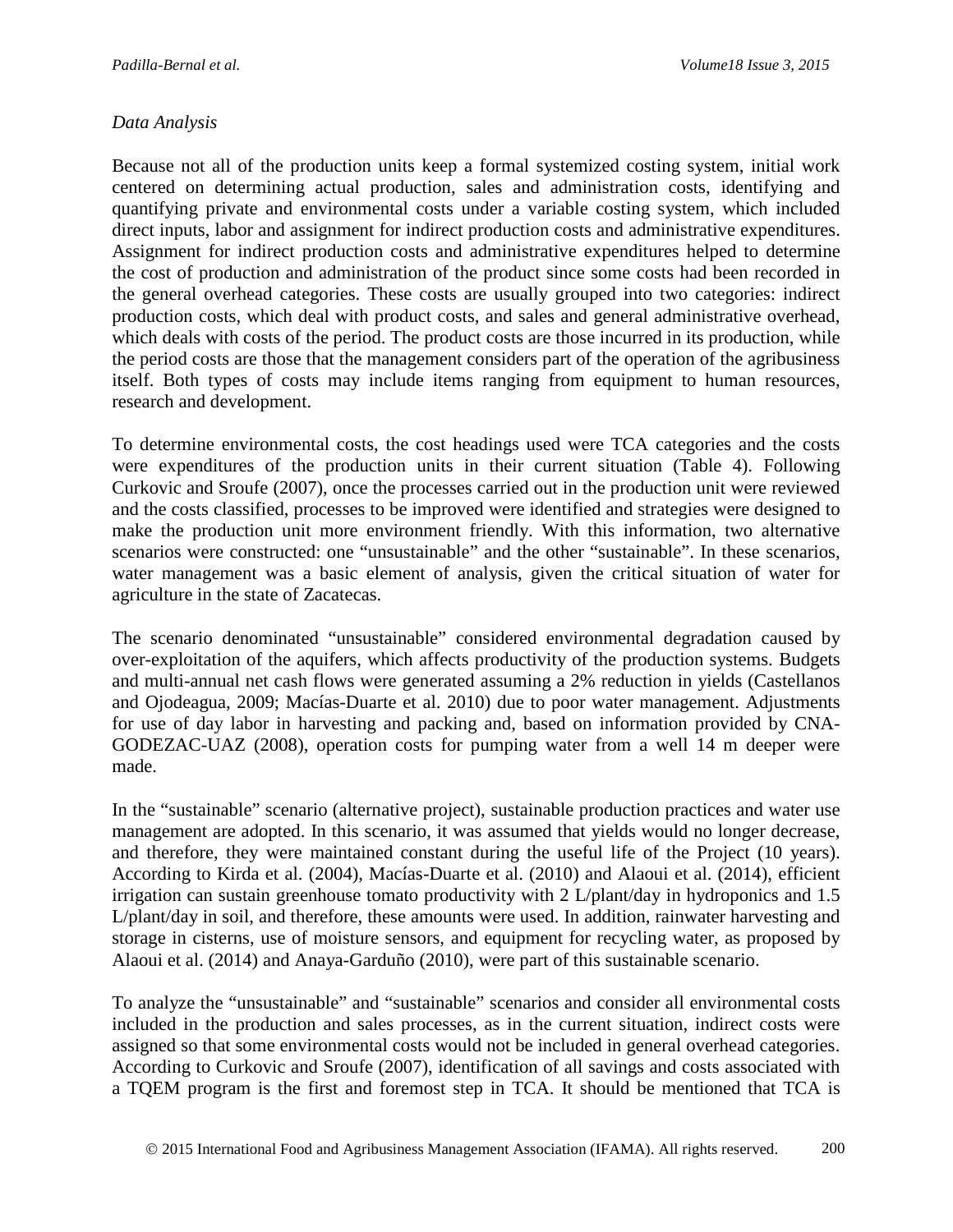similar to traditional budgeting techniques, except that it includes all associated environmental benefits and costs, which are not frequently considered in a traditional analysis.

|                                      | Group 1                                                                                                                                                        | Group 2                                                                                                                                                                                | Group3                                                                                                                                                        | Group 4                                                                                                                                                                                     |
|--------------------------------------|----------------------------------------------------------------------------------------------------------------------------------------------------------------|----------------------------------------------------------------------------------------------------------------------------------------------------------------------------------------|---------------------------------------------------------------------------------------------------------------------------------------------------------------|---------------------------------------------------------------------------------------------------------------------------------------------------------------------------------------------|
| Category                             | Shade House (soil)                                                                                                                                             | Multi-Tunnel (soil)                                                                                                                                                                    | Almeria Type<br>Greenhouse (soil)                                                                                                                             | Multi-Tunnel<br>(Hydroponics)                                                                                                                                                               |
| <b>Direct Costs</b>                  | - Infrastructure for<br>reducing risk from<br>use of<br>agrochemicals<br>- Labor<br>- Handling residues                                                        | - Infrastructure for<br>reducing risk from<br>use of agrochemicals<br>- Labor<br>- Handling green and<br>solid residues                                                                | - Infrastructure for<br>reducing risk from<br>use of<br>agrochemicals<br>- Labor<br>- Handling residues                                                       | Infrastructure and<br>equipment for<br>reducing risk from<br>use of agrochemicals<br>$-$ Labor<br>- Handling green and<br>solid residues                                                    |
| <b>Hidden Costs</b>                  | - Education and<br>training<br>- Chemical analysis<br>of soil and water<br>- Electricity<br>- Guidelines of Good<br>Agricultural<br>Practices are<br>followed. | - Education and<br>training<br>Analysis of produce<br>pollutants.<br>Chemical analysis of<br>irrigation water and<br>soil<br>- Electricity<br>Certifications of the<br>production unit | - Education and<br>training<br>- Chemical analysis<br>of water and soil<br>- Electricity<br>- Guidelines of<br>Good Agricultural<br>Practices are<br>followed | - Education and<br>training<br>- Analysis of produce<br>pollutants<br>- Chemical analysis of<br>irrigation water and<br>soil.<br>- Electricity<br>Certifications of the<br>production unit. |
| Contingent<br><b>Liability Costs</b> | Not considered                                                                                                                                                 | - Increase in job risk<br>premium, IMSS                                                                                                                                                | premium, IMSS                                                                                                                                                 | - Increase in job risk - Increase in job risk<br>premium, IMSS                                                                                                                              |
| Less Tangible<br>Costs               | Not considered                                                                                                                                                 | They recognize that<br>the application of<br>environmental<br>protection practices<br>lead to better access<br>to the market, but the<br>effect has not been<br>quantified.            | Not considered                                                                                                                                                | They recognize that<br>environmental<br>management<br>practices allow better<br>access to the market<br>and improve the<br>product's image, but<br>the effect has not<br>been quantified.   |

**Table 4.** Classification of Environmental Costs by Structure Type.

Once all costs and savings of each of the scenarios are identified, tools are applied for financial assessment of the investment in each project. According to GEMI (1994) and Curkovic and Sroufe (2007), when applying TCA, standard financial indicators can be used to compare investments. The financial assessment techniques applied were net present value (NPV), internal rate of return (IRR) and profitability index (PI), also known as the benefit-cost ratio (BCR).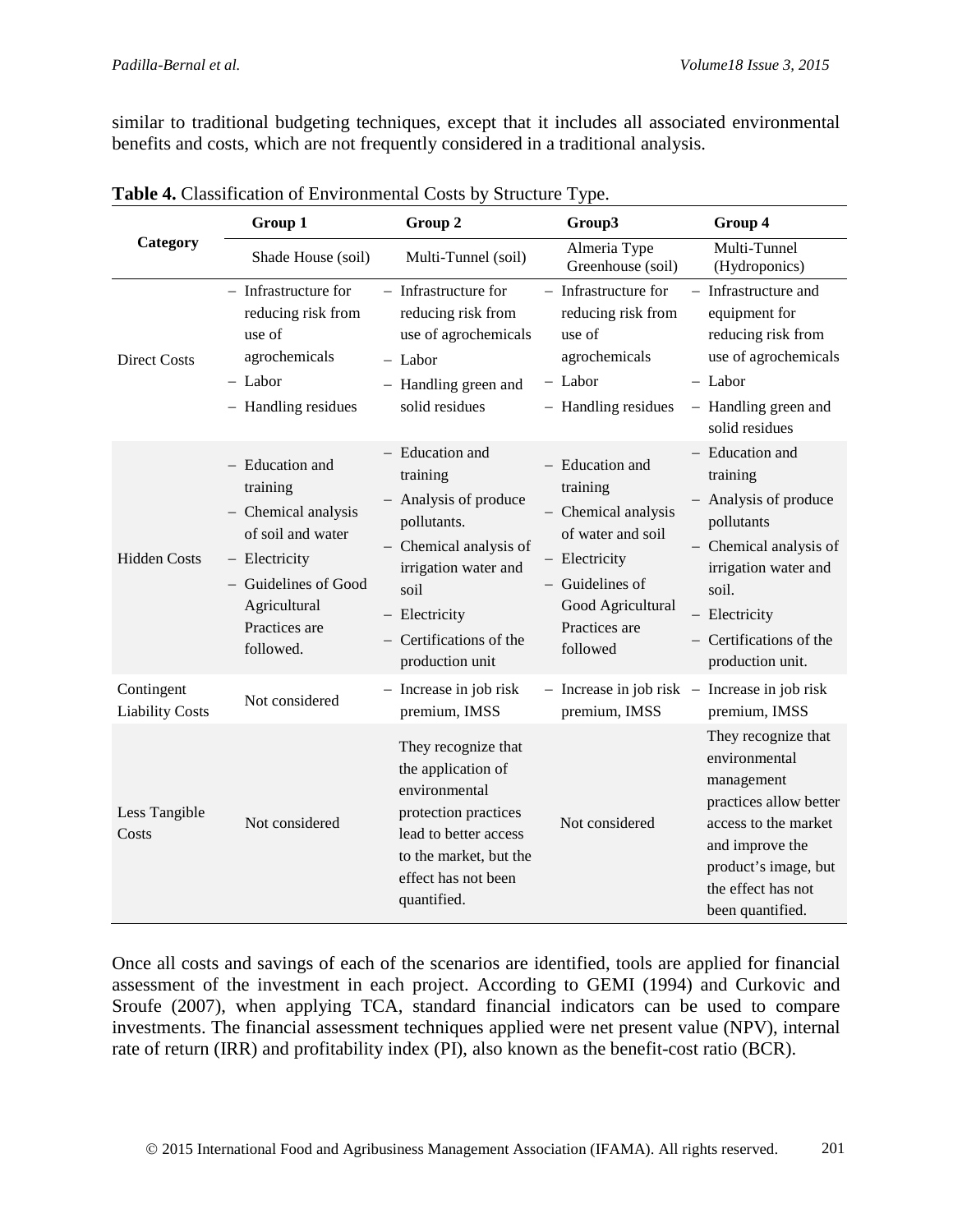Net present value is used to assess capital projects. This technique "discounts" to a present value the dollars received in future periods by the rate of return that a production unit could obtain on an investment with comparable risk. NPV was obtained with the following equation:

2) 
$$
NPV = \sum_{J=0}^{J=n} \frac{NCF_j}{(1+r)_j}
$$
,

where *NCF* is the annual net cash flow from  $j = 0$  to  $j = 10$ ; r is the real interest rate and n is the useful life of the project. If  $NPV > 0$ , the net cash flows cover the inversion; otherwise, the project does not provide sufficient retribution to obtain positive profitability. In the case of IRR, the discount rate that makes the project NPV null is calculated in the following way:

3) 
$$
NPV = \sum_{j=0}^{j=n} \frac{NCF_j}{(1+r)^j} = 0
$$
,

where *r* is *IRR* in real terms*.* PI or *BCR* is determined as a relationship between incomes and costs at current values. It is calculated with the following equation:

4) 
$$
BCR = \frac{\sum_{j=0}^{n} \frac{B_j}{(1+r)}}{\sum_{j=0}^{n} \frac{I_j}{(1+r)} + \sum_{j=0}^{n} \frac{OC_j}{(1+r)}}
$$

where *B* is income or benefits,  $OC$  is operation costs, *I* is the investment, *r* is the real interest rate, and *n* is the useful life of the project. To be an acceptable investment, BCR must be greater than 1. Based on the proposal of Curkovic and Sroufe (2007), in TCA both normal savings and costs related to the project and environmental savings and costs associated with the project are incorporated.

### **Results**

#### *Environmental Management-Related Activities*

The information obtained from the interviews enabled us to identify the activities related to environmental management in each of the production units analyzed. It should be mentioned that none of the production units has a formally established environmental management system, such as ISO 14001. Carruthers (2005) and Williams (2009) point out that adoption of a formal environmental management system has been slow in the agricultural sector. Nevertheless, the soil multi-tunnel and hydroponics multi-tunnel production systems (groups 2 and 4) carry out activities aimed at reducing residues, conserving water and detaining soil erosion. All of the production units declare that they have established an accounting system with which they can identify direct costs, which include management of some residues, such as plastic coverings, input containers and green residues. However, only the production systems of groups 2 and 4 had a formal system of costs, and only in group 4 did they declare having certificates of quality. This is the only production unit that exports. None of the production units has an accounting system that includes measurement of environmental costs.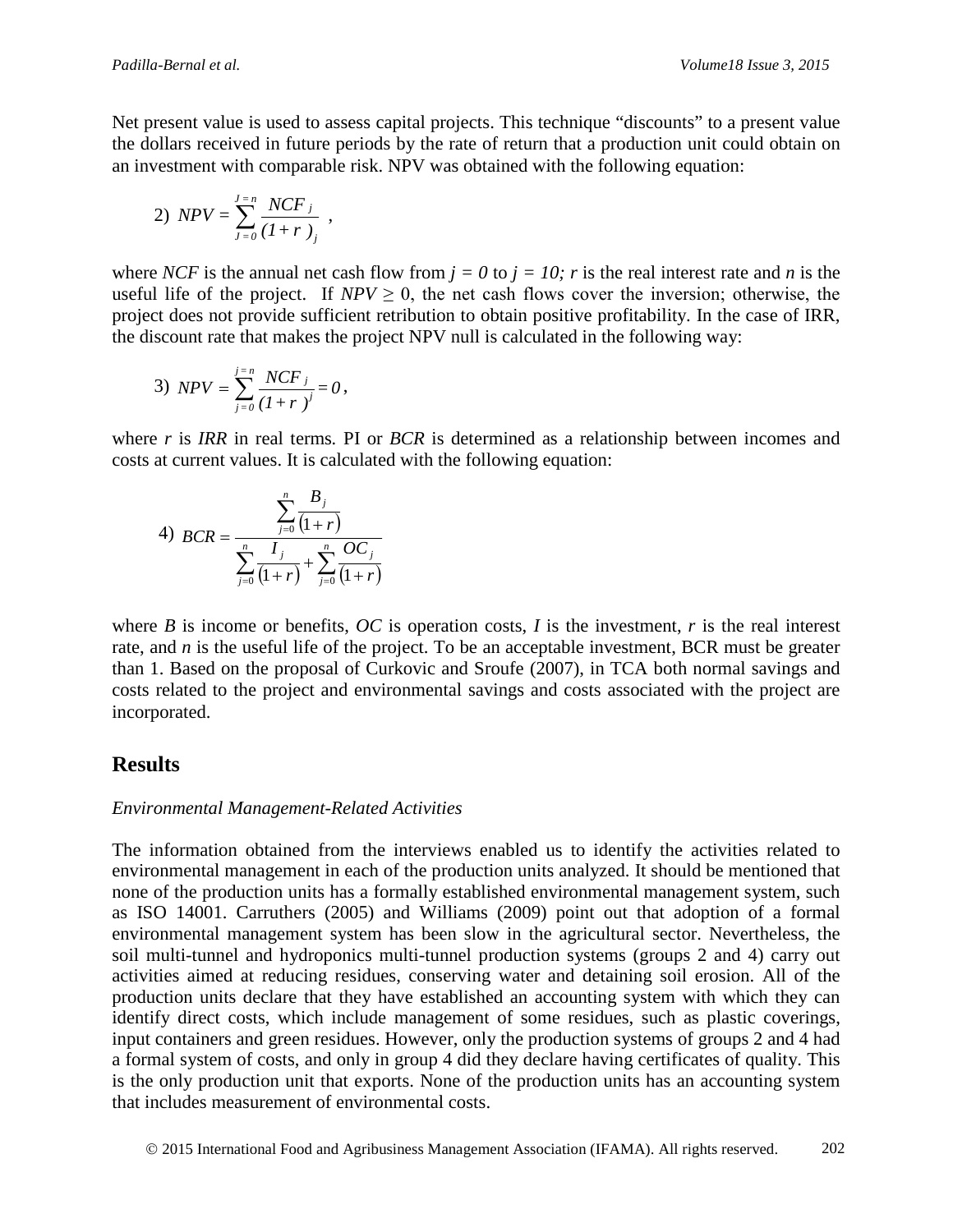Although the interviewees recognize that certification or recognition for having participated in environment-related programs facilitates access to markets and generates competitive advantages, in this sphere of action the production units have been driven basically by national and international norms and legislation (Table 5, see Appendix). As has been pointed out by Curkovic and Sroufe (2007), this is a reactive attitude in which growers deal with environmental problems only when they occur, rather than planning for their prevention. The interviewees from only two production units stated having plans or having begun other actions aimed at applying strategies of environmental quality management (Table 5, see Appendix), in addition to recycling structure covering, containers and green waste.

Environmental planning entails several possibilities. Bello et al. (2000) point out that there are biological alternatives for plant health management in a protected agriculture production system, implicating different ways of managing soil and crop health (Bello et al. 2003; Bautista-Calles et al. 2008). Moreover, several authors indicate sustainable practices for irrigation water management in protected agriculture that reduce its use and better care, as pointed out by Macías-Duarte et al. (2010) and Alaoui et al. (2014). They also suggest harvesting rainwater from the plastic coverings (Anaya-Garduño 2010) and storing it for use in crop irrigation, as well as water recycling systems and soil moisture sensors at different depths (Alaoui et al. 2014).

#### *Impact of Environmental Strategies on Profitability*

In their current situation, the four production systems studied register a positive net present value (NPV), an internal return rate (IRR) above the discount rate, and a benefit-cost ratio (BCR) above one, reflecting sufficient financial sustainability. The lowest NPV was obtained in the production system consisting of a shade house, largely due to the harvest and selling period (75 days during August and October). This contrasts with the system with a multi-tunnel structure and hydroponics (Table 6), which exports 88% of its production 270 days of the year, including the winter months when international tomato prices are higher.

|                                                                | Group 1                      | Group 2                       | Group3                                   | Group 4                              |
|----------------------------------------------------------------|------------------------------|-------------------------------|------------------------------------------|--------------------------------------|
|                                                                | <b>Shade House</b><br>(soil) | <b>Multi-Tunnel</b><br>(soil) | <b>Almeria Type</b><br>Greenhouse (soil) | <b>Multi-Tunnel</b><br>(Hydroponics) |
| Initial fixed investment <sup>1</sup>                          | 103.48                       | 239.05                        | 233.41                                   | 748.45                               |
| Re-investment $1, 2$                                           | 55.06                        | 113.55                        | 131.83                                   | 277.98                               |
| Working capital <sup>1</sup>                                   | 18.06                        | 23.56                         | 31.60                                    | 128.68                               |
| Total investment (000/USD)                                     | 176.61                       | 376.16                        | 396.84                                   | 1,155.12                             |
| Net present value <sup>1</sup> (NPV)                           | 132.62                       | 256.90                        | 452.43                                   | 1,096.60                             |
| Internal return rate $\left(\text{IRR}\right)\left(\% \right)$ | 29.98                        | 29.25                         | 42.42                                    | 35.77                                |
| Benefit-cost ratio                                             | 1.30                         | 1.37                          | 1.52                                     | 1.39                                 |

**Table 6.** Current investment and profitability indicators of the protected agriculture production systems per hectare.

**Note.** <sup>1</sup> (000/USD) <sup>2</sup>Additional investment necessary for replacing the structure covering and equipment.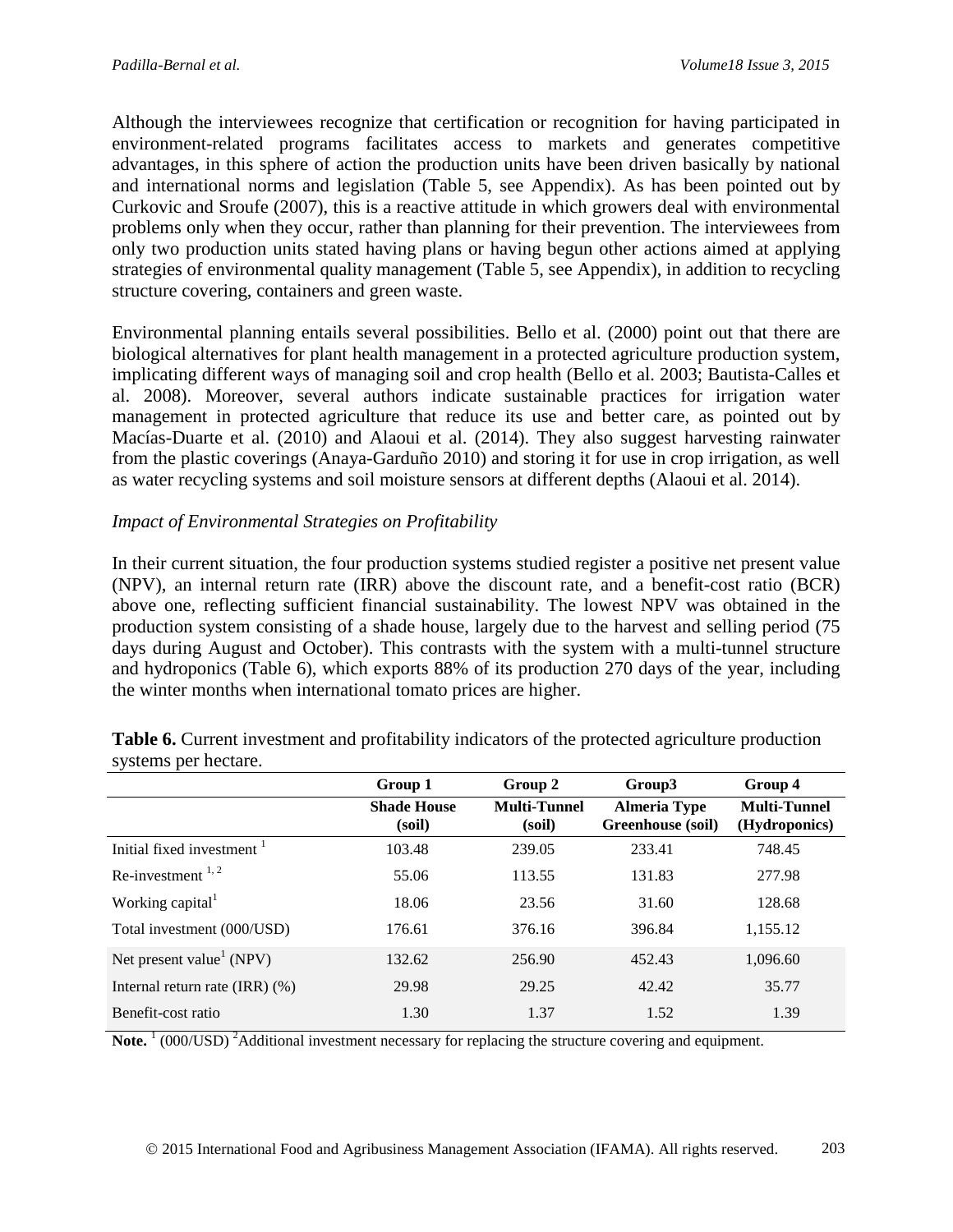With the savings and costs assigned to the "sustainable" and "unsustainable" scenarios, the financial indicators of each scenario were determined. In the "sustainable" scenario (Table 7), NPV, IRR and BCR are higher than in the "unsustainable" scenario (Table 8) in all of the cases studied. This indicates that the net cash flow that the producer in the "sustainable" scenario would receive would cover the investment made in sustainable production practices, and the financial return would be higher than in the "unsustainable" scenario. In other words, in the "unsustainable" scenario the income not received due to loss of productivity, at present value, would be more than the investment needed for adoption of sustainable production practices. It should be mentioned that in the case of investment in equipment for water recycling in the multitunnel-hydroponics system, only the part proportional to one hectare was considered, even though the price quote obtained for the production unit referred to the entire cultivated area.

|                                        | Shade House <sup>1</sup><br>(soil) | Multi-Tunnel <sup>1</sup><br>(soil) | <b>Almeria Type</b><br>Greenhouse <sup>1</sup> (soil) | Multi-Tunnel <sup>2</sup><br>(Hydroponics) |
|----------------------------------------|------------------------------------|-------------------------------------|-------------------------------------------------------|--------------------------------------------|
| Initial fixed investment <sup>4</sup>  | 103.48                             | 239.05                              | 233.41                                                | 748.45                                     |
| Re-investment <sup>3,4</sup>           | 55.06                              | 113.55                              | 131.83                                                | 277.98                                     |
| Working capital <sup>4</sup>           | 18.54                              | 23.99                               | 32.06                                                 | 131.70                                     |
| Investment in cistern, moisture        | 16.44                              | 16.44                               | 16.44                                                 | 103.26                                     |
| sensors & water recycling system $4$   |                                    |                                     |                                                       |                                            |
| Scenario total investment <sup>4</sup> | 193.52                             | 393.03                              | 413.74                                                | 1,261.40                                   |
| Net present value <sup>4</sup> (NPV)   | 117.47                             | 242.61                              | 437.61                                                | 1,001.34                                   |
| Internal return rate (%)               | 26.19                              | 27.38                               | 39.83                                                 | 31.53                                      |
| Benefit cost ratio                     | 1.26                               | 1.35                                | 1.50                                                  | 1.35                                       |

**Table 7.** Investment and profitability indicators of the protected agriculture production systems: "sustainable" scenario (one hectare).

Notes. <sup>1</sup> Includes geomembrane cistern. <sup>2</sup> Considers water recycling system. The amount allotted to investment for the recycling system was determined by prorating the total budget estimated for the production unit by number of hectares (9.12 hectares). <sup>3</sup> Additional investment necessary for replacing the structure covering and equipment. <sup>4</sup> (000/USD).

**Table 8.** Investment and profitability indicators of the protected agriculture production systems: "unsustainable" scenario (one hectare).

|                                        | <b>Shade House</b><br>(soil) | <b>Multi-Tunnel</b><br>(soil) | <b>Almeria Type</b><br>Greenhouse (soil) | <b>Multi-Tunnel</b><br>(Hydroponics) |
|----------------------------------------|------------------------------|-------------------------------|------------------------------------------|--------------------------------------|
| Initial fixed investment               | 103.48                       | 239.05                        | 233.41                                   | 748.45                               |
| $Re\text{-}investment^2(000/USD)$      | 55.06                        | 113.55                        | 131.83                                   | 277.98                               |
| Working capital <sup>1</sup>           | 18.05                        | 23.54                         | 31.58                                    | 128.65                               |
| Scenario total investment <sup>1</sup> | 176.59                       | 376.14                        | 396.82                                   | 1,155.09                             |
| Net present value $(NPV)^1$            | 87.02                        | 182.98                        | 350.12                                   | 787.24                               |
| Internal return rate $(\%)$            | 24.75                        | 25.10                         | 37.69                                    | 30.79                                |
| Benefit cost ratio                     | 1.20                         | 1.28                          | 1.42                                     | 1.37                                 |

Note.<sup>1</sup> (000/USD). <sup>2</sup> Additional investment necessary for replacing the structure covering and equipment.

2015 International Food and Agribusiness Management Association (IFAMA). All rights reserved. 204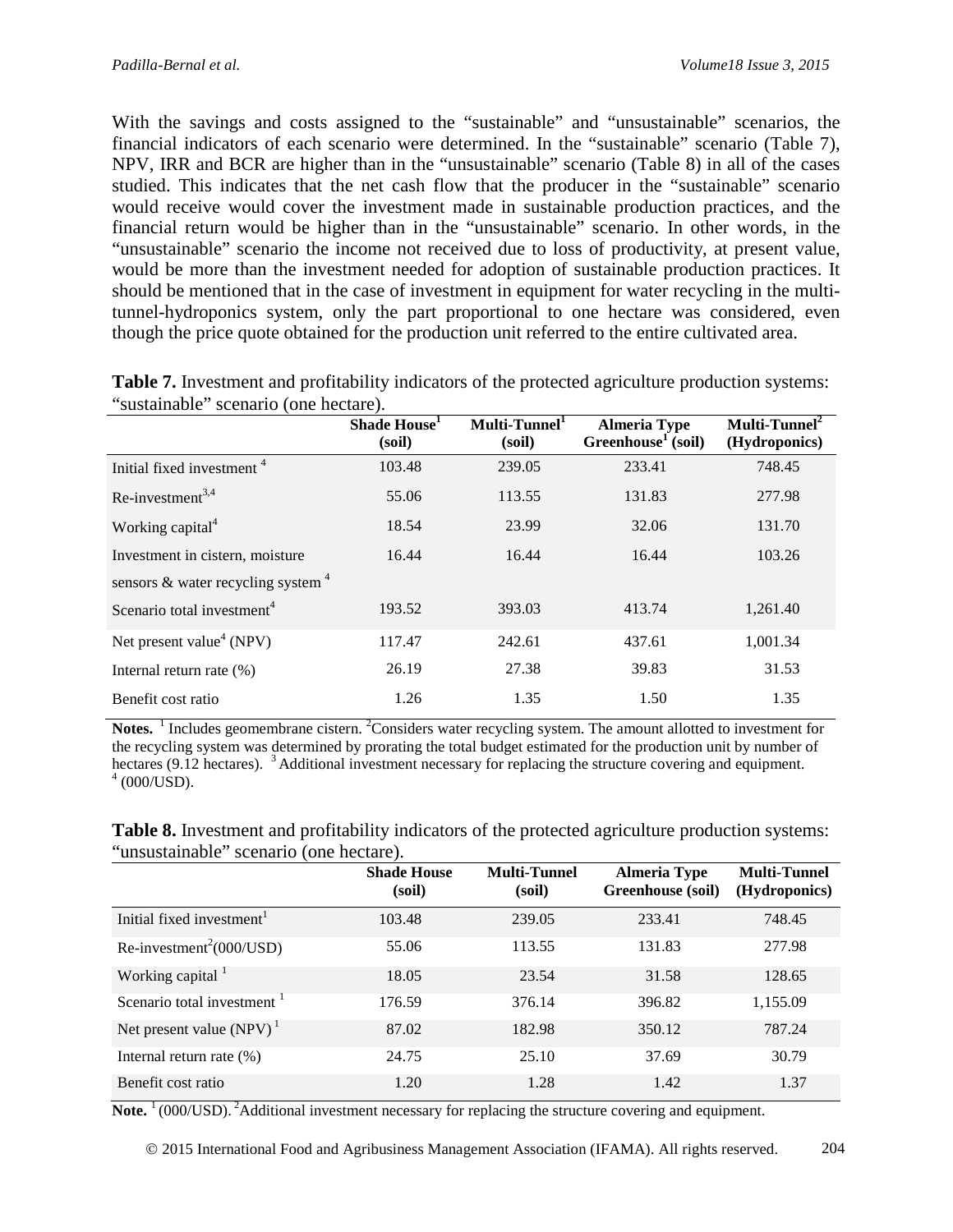Based on the structure developed by Curkovic and Sroufe (2007) for implementation of TCA, the results of this study provide the owners of the production units information on which to base their decisions regarding investment alternatives that contribute to their sustainability.

## **Conclusions**

All of the production units have an accounting system that allows them to determine direct costs of handling plastic coverings, input packaging and green organic waste. However, on the part of technicians or owners of the production units, there is no clear understanding of what is involved in environmental accounting or in total cost assessment of the production process. They were nevertheless open to adopting techniques that would improve production processes and give them better access to information for their decision-making.

The technicians or owners of the production units also manifested that their actions relative to the adoption of environmental production practices are those required by environmental regulation. None of the production units has established a formal environmental management system even though they recognize that having been certified (México Calidad Suprema, Good Agricultural Practices, Good Handling of Fruit and Vegetables, and Good Use and Management of Agrochemicals) allows them to access markets, improve their image, and sell at higher prices.

TCA can give production units more precise information for decision-making in the administration of environmental projects. This information would include implementation of a water savings strategy: normal costs and those associated with loss of productivity due to environmental degradation, as well as savings and investment in rainwater harvesting or water recycling. Profitability indicators obtained in the "sustainable" and "unsustainable" scenarios illustrate how an enterprise, by adopting sustainable production practices, can not only have better access to markets, but also maintain positive profitability while helping to conserve the natural resources soil and water.

For implementation of environmental and quality management strategies in administrative systems of the agricultural sector, we recommend that the government: a) Hold workshops to inform growers of the critical situation of water in the region and of the importance of protecting the environment to make the production units sustainable. b) Design an environmental management framework for the agricultural sector aiming for ISO 14001 certification. c) Promote the adoption of TCA as a form of assessing production unit environmental projects. At the level of the production unit, we suggest: a) Implementation of a costing system in which identifies product costs and period costs. b) Establishing strategies for addressing aspects of quality and environmental management in the administrative system, prioritizing environmental costs in decision-making.

# **References**

Alaoui, S.M., R. Salghi, A. Abouatallah, N. Jaouhari and B. Hammouti. 2014. Impact of drip irrigation scheduling on vegetative parameters in tomato (*Lycopersicon esculentum* Mill.) under unheated greenhouse. *International Journal of Engineering Research and Applications* 4(1): 71-76.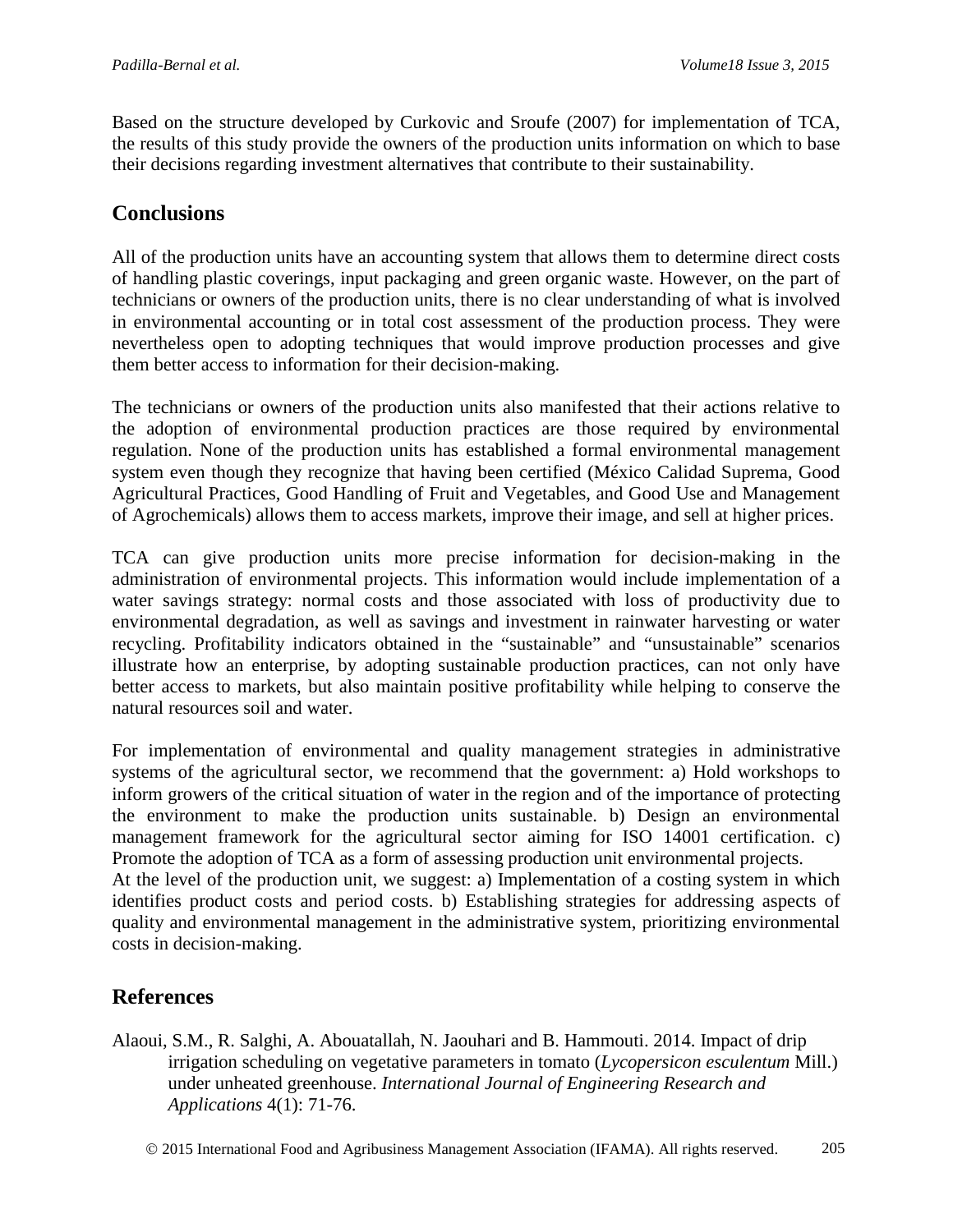- Anaya-Garduño, M. 2010. Captación o cosecha de agua de lluvia diseño de sistemas de captación del agua de lluvia. In *Aumento de la oferta hídrica* [Increased Water Supply]*,*  9-68. Instituto Nacional de Recursos Hidráulicos, Dominican Republic: INDRHI-CEHICA.
- Bautista-Calles, J., R. Garcia, J. Pérez, E. Zavaleta, R. Montes, and R. Ferrera. 2008. Inducción de supresividad a fitopatógenos del suelo. Un enfoque holístico al control biológico. [A holistic approach to biological control] *Interciencia* 33(2): 96-102.
- Bello, A., J.A. López, R. Sanz, M. Escuer and J. Herrero. 2000. Biofumigation and organic amendants. In *Metyl Bromide Alternatives for North African and Southern European Countries,* 113-141. Aloise, J., R. Shenede, S. Gorman and C. Mercado (Eds.). Rome: UNEP.
- Bello, A., J.A. López, A. García and L. Díaz. 2003. Biofumigación y control de los patógenos de las plantas. In *Biofumigación en agricultura extensiva de regadio*. [Biofumigation in extensive irrigated agriculture] Bello, A., J.A. López and A. García (Eds.). España: Fundación Rural Caja Alicante, Mundi-Prensa.
- Brown, C., J. Gerston, and S. Colley. 2005. *The Texas manual on rainwather harvesting*, 3<sup>rd</sup> ed. Texas Water Development Board. Austin, Texas: TWDB.
- Carruthers, G. 2005. *Adoption of environmental management systems in agriculture. An analysis of 40 case studies.* Publication No. 05/032. Canberra: RIRDC. Australian Gov.
- Castellanos, J.Z. and J.L. Ojodeagua. 2009. Manejo de la fertirrigación del tomate en suelo. En *Manual de producción de tomate en invernadero*. [Fertigation management tomato in soil . In: *Manual greenhouse tomato production*] Castellanos, J. Z. (Ed.). México: Intagri.
- Chidiak, M. and M.R. Murmis. 2003. Gestión ambiental en la agroindustria, competitividad y sustentabilidad. [Environmental management in agribusiness, competitiveness and sustainability] Estudio 1.EG.33.4; Préstamo BID 925/OC-AR. Pre II. CEPAL-ONU.
- CNA (Comisión Nacional del Agua). 2007. *La gestión del agua en México avances y retos 2006*. [Water management progress and challenges in Mexico 2006] México: Comisión Nacional del Agua.
- CNA (Comisión Nacional del Agua). 2011. *Estadísticas del agua en México. [Statistics of water in Mexico].*México: Secretaría de Medio Ambiente y Recursos Naturales.
- CNA (Comisión Nacional del Agua). GODEZAC 2004-2010. UAZ. 2008. *Plan hídrico de los acuíferos Aguanaval, Calera y Chupaderos en el estado de Zacatecas. [Water plan of Aguanaval , Calera and Chupaderos aquifers in the state of Zacatecas]*México: CNA-GODEZAC-UAZ.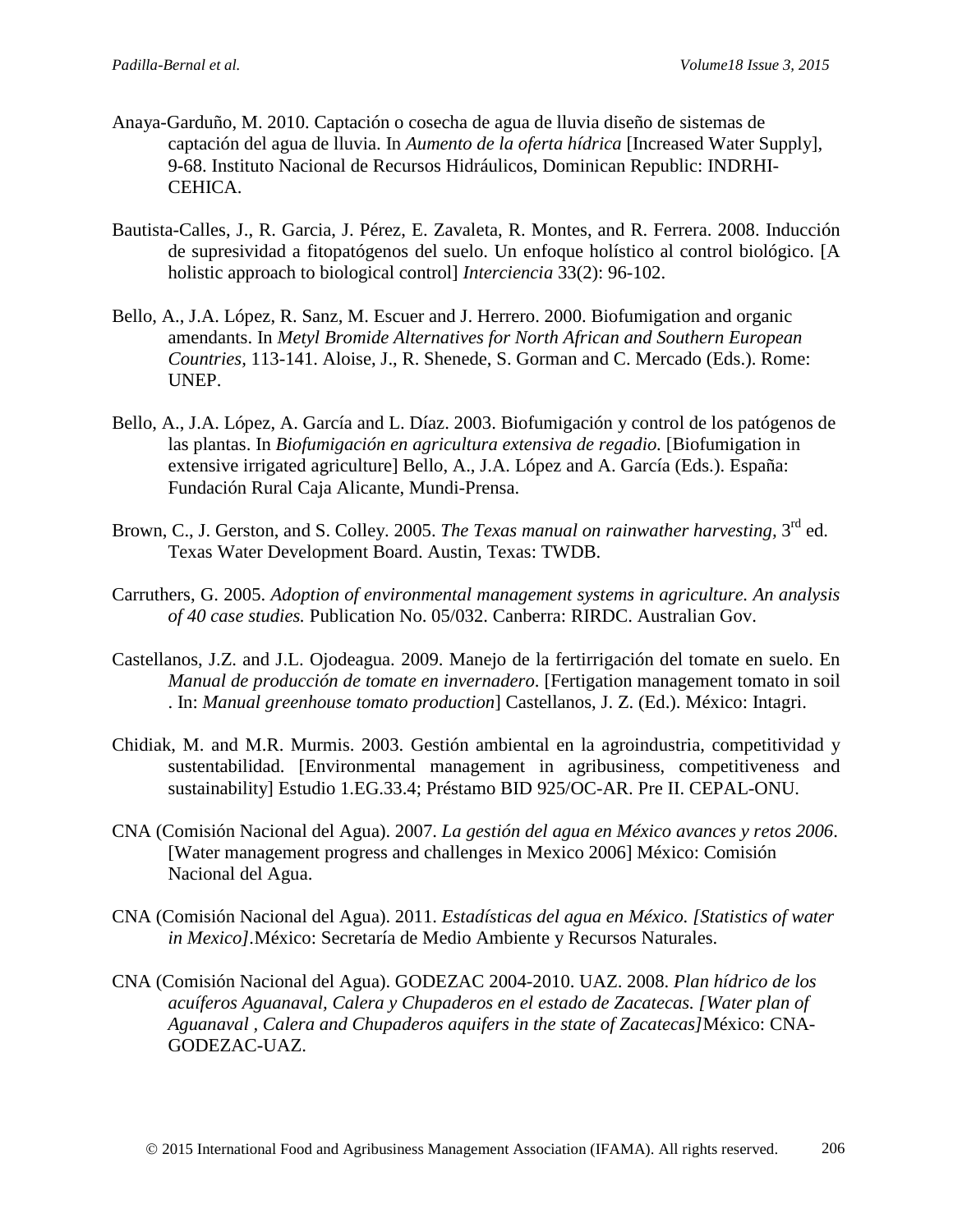- Constable, D. 1999. *Total cost assessment methodology*. USA: American Institute of Chemical Engineers´ Center for Waste Reduction Technologies.
- Curkovic, S. and R. Sroufe. 2007. Total quality environmental management and total cost assessment: An exploratory study. *International Journal of Production Economics* 105: 560-579.
- Environmental Protection Agency (EPA). 1995. *An Introduction to Environmental Accounting As A Business Management Tool: Key Concepts and Terms*. Washington, DC. EPA. Office of Pollution Protection Prevention and Toxics.
- Eisenhardt, K. M. 1989. Building theories from case study research, *Academy of Management Review* 14 (4): 532-550.
- FIRA (Fideicomisos Instituidos en Relación con la Agricultura)-Banco de México. 2014. Créditos, garantías y apoyos. [2014 credits , guarantees and support] https://www.fira. gob.mx/Nd/FondeoFira.jsp [accessed May 2014].
- García V., N, van der Valk, O., and A. Elings. 2011. *Mexican protected horticulture. Production and market of Mexican protected horticulture described and analysed*. Wageningen, Wageningen UR Greenhouse Horticulture. Rapport GTB-1126. Ministry of Economic Affairs. Agriculture and Innovation.
- GEMI (Global Environmental Management Initiative). 1994. Finding cost-effective pollution prevention initiatives: Incorporating environmental costs into business decision making. GEMI: Washington, DC.
- INEGI. Instituto Nacional de Estadística y Geografía. 2014. Calculadora de inflación. [Inflation calculator] http://www.inegi.org.mx/sistemas/indiceprecios/CalculadoraInflacion.aspx [accessed May 2014].
- Kirda, C., M. Cetin, Y. Dasgan, S. Topcu, H. Kaman, B. Ekici, M.R. Derici, and A.I. Ozguven (2004). Yield response of greenhouse grown tomato to partial root drying and conventional deficit irrigation. *Agricultural Water Management* 69(3): 191-201.
- Laurin, L., K. Hayashi and S. Uchida. 2013. The environmental and social impacts of biofuels production: Total Cost Assessment of biomass utilization trials in Japan. *Earthshift.* <http://www.earthshift.com/software/3Pillars> [accessed October 2013].
- Macías-Duarte, R., R.L. Grijalva-Contreras and F. Robles-Contreras. 2010. Efecto de tres volúmenes de agua en la productividad y calidad de tomate bola [Effect of three volumes of water in the productivity and quality of ball tomato]. *Lycopersicon esculentum*, Mill. bajo condiciones de invernadero. *Biotecnia* XII: 11-9.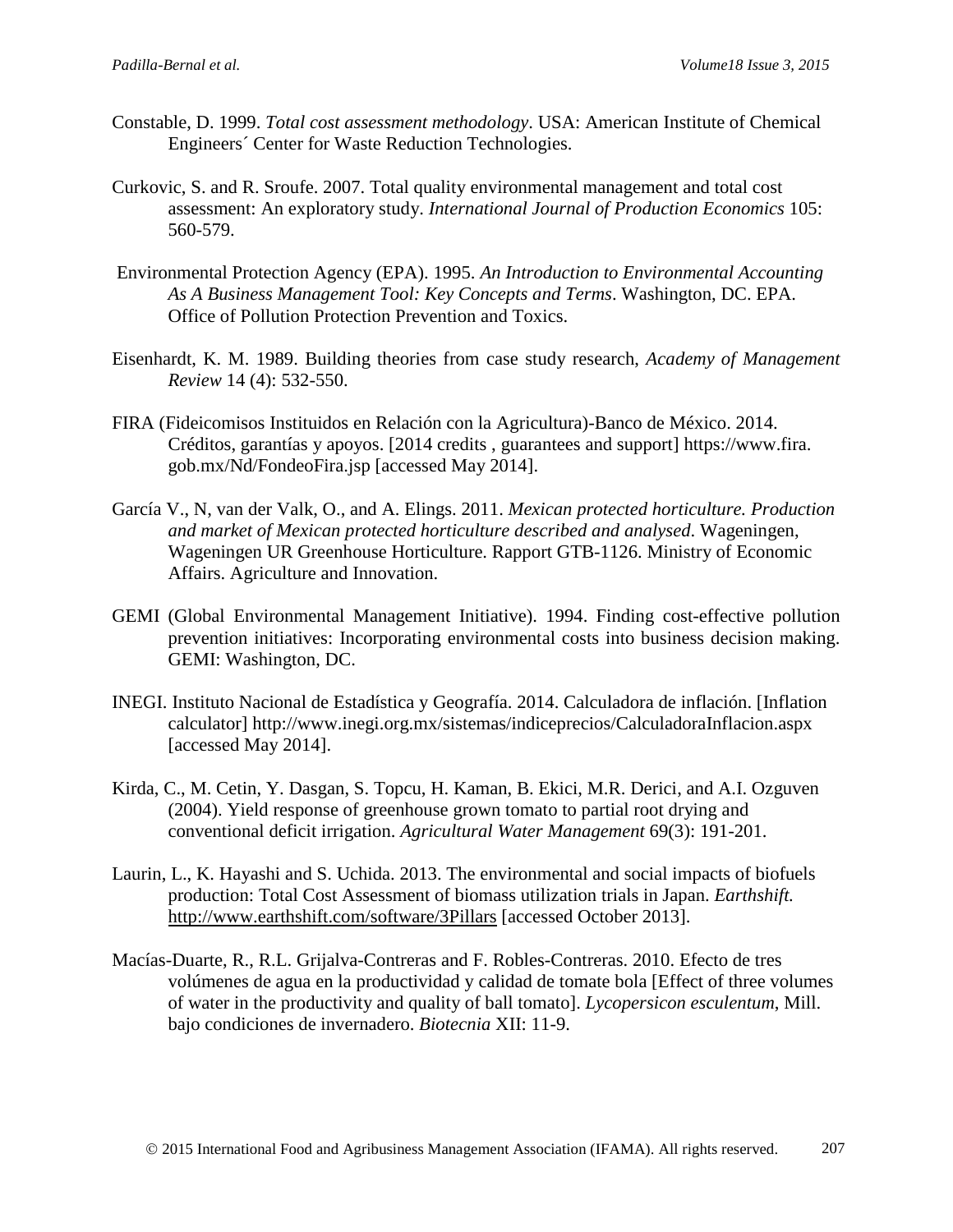- Mojarro, F., C.F. Bautista, H. Santana, A. Medina and J.J. Martínez. 2010. *Diagnóstico y políticas de manejo para la sostenibilidad de 6 acuíferos en el estado.[ Diagnosis and management policies for sustainability 6 aquifers in the state.]* Informe de Investigación. Zacatecas: SAGARPA-SEDAGRO-UAZ.
- Norris, G.A. 2000. Integrating Economic Analysis into LCA. Sylvatica, Harvard University. North Berwick, ME, USA.
- Padilla-Bernal, L.E., A. F. Rumayor-Rodríguez, O. Pérez-Veyna and E. Reyes-Rivas. 2010. Competitiveness of Zacatecas (Mexico) Protected Agriculture: The Fresh Tomato Industry. *International Food and Agribusiness Management Review* 13: 55-4.
- Padilla-Bernal, L.E., A.F. Rumayor-Rodríguez and O. Pérez-Veyna, O. 2007. La competitividad de los invernaderos de tomate del estado de Zacatecas [The competitiveness of tomato greenhouses in the state of Zacatecas]. In *Agricultura protegida,* 239-277. Lara H., A., R. Valdez and J.A. Zegbe D. (Ed.). Zacatecas, México: UAZ.
- Puig Ventosa, I. and J. Freire González. 2007. Efectos de las políticas ambientales sobre la competitividad [Effects of environmental policies on competitiveness]. *Revista Iberoamericana de Economía Ecológica* 6: 52-61.
- Sánchez-Del Castillo, F., E.C. Moreno-Pérez, J. Pineda-Pineda, J.M. Osuna, J.E. Rodríguez-Pérez, T. Osuna-Encino. 2014. Producción hidropónica de jitomate (*Solanum licopersicum* L.) con y sin recirculación de la solución nutritiva [Hydroponic production of tomato with and without recirculation of the nutrient solution]. *Agrociencia* 48:185- 197.
- Sarkis, J. and A. Rasheed. 1995. Greening the manufacturing function. *Business Horizons* 38(5): 17-27.
- Secretaría de Desarrollo Agropecuario. 2010. *Apoyo a construcción y equipamiento de invernaderos, con el Programa de Alianza para el Campo del 2000 al 2007[Support for construction and equipping of greenhouses, with the Program for the Countryside Alliance from 2000 to 2007].* Subsecretaría de Agricultura. Zacatecas: SEDAGRO.
- SEMARNAT. Secretaría de Medio Ambiente y Recursos Naturales. 2006. La gestión ambiental en México [Environmental management in Mexico]. México: SEMARNAT.
- Shapiro, K.G. 2001. Incorporating costs in LCA. *International Journal of Life Cycle Assessment*  $6(2): 121 - 123.$
- Williams, T. 2009. *Environmental management in agriculture and the rural industries:* v*oluntary approaches to sustainability and globalization imperatives.* RIRDC. Publication No. 09/023. Australian Government. Canberra: Union Offset Printing.